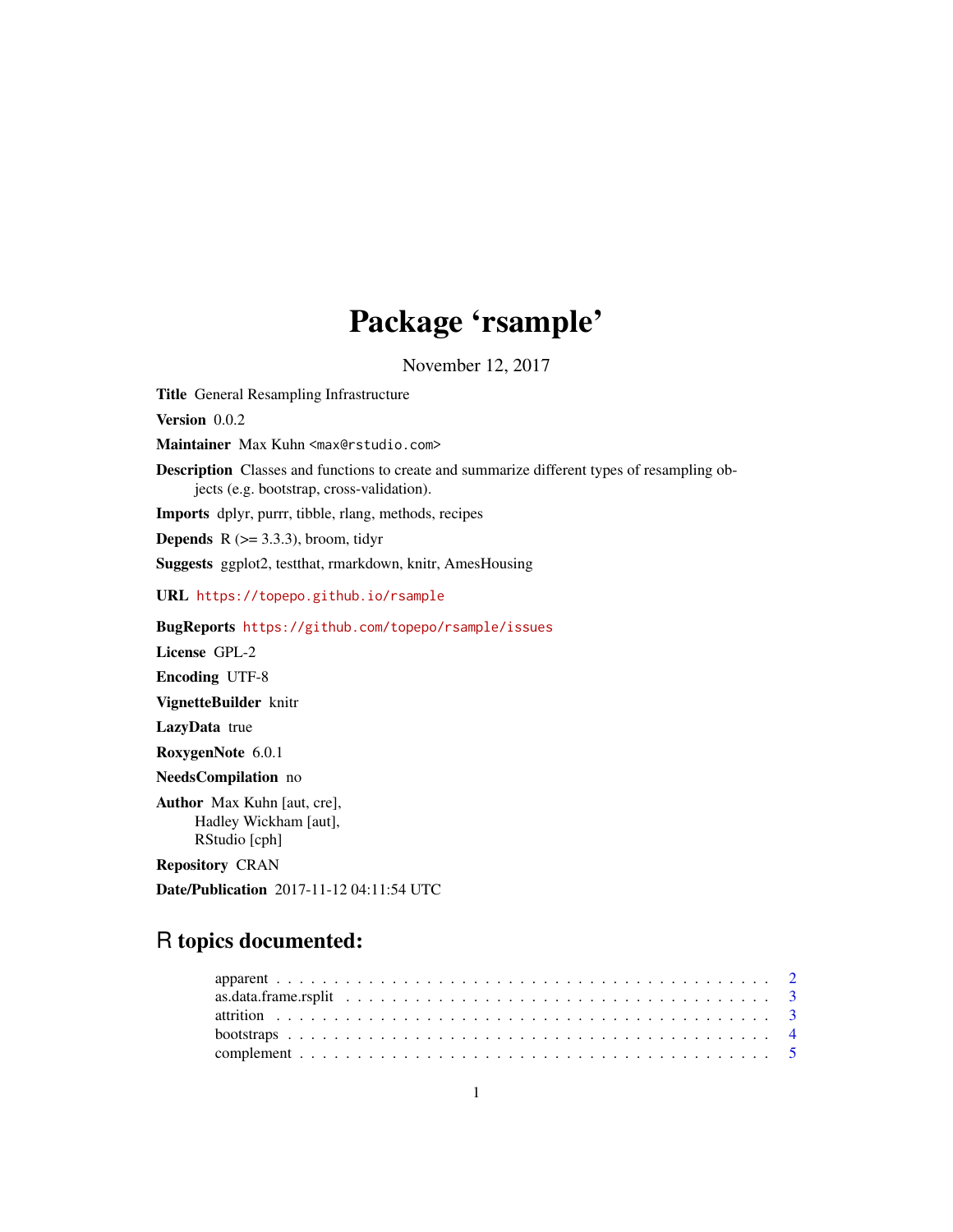#### <span id="page-1-0"></span>2 apparent to the contract of the contract of the contract of the contract of the contract of the contract of the contract of the contract of the contract of the contract of the contract of the contract of the contract of

| Index | 23 |
|-------|----|
|       |    |
|       |    |
|       |    |
|       |    |
|       |    |
|       |    |
|       |    |
|       |    |
|       |    |
|       |    |
|       |    |
|       |    |
|       |    |
|       |    |
|       |    |
|       |    |
|       |    |

apparent *Sampling for the Apparent Error Rate*

#### Description

When building a model on a data set and re-predicting the same data, the performance estimate from those predictions is often call the "apparent" performance of the model. This estimate can be wildly optimistic. "Apparent sampling" here means that the analysis and assessment samples are the same. These resamples are sometimes used in the analysis of bootstrap samples and should otherwise be avoided like ol sushi.

#### Usage

apparent(data, ...)

#### Arguments

data A data frame. ... Not currently used.

#### Value

An tibble with a single row and classes 'apparent', 'rset', 'tbl\_df', 'tbl', and 'data.frame'. The results include a column for the data split objects and one column called 'id' that has a character string with the resample identifier.

#### Examples

apparent(mtcars)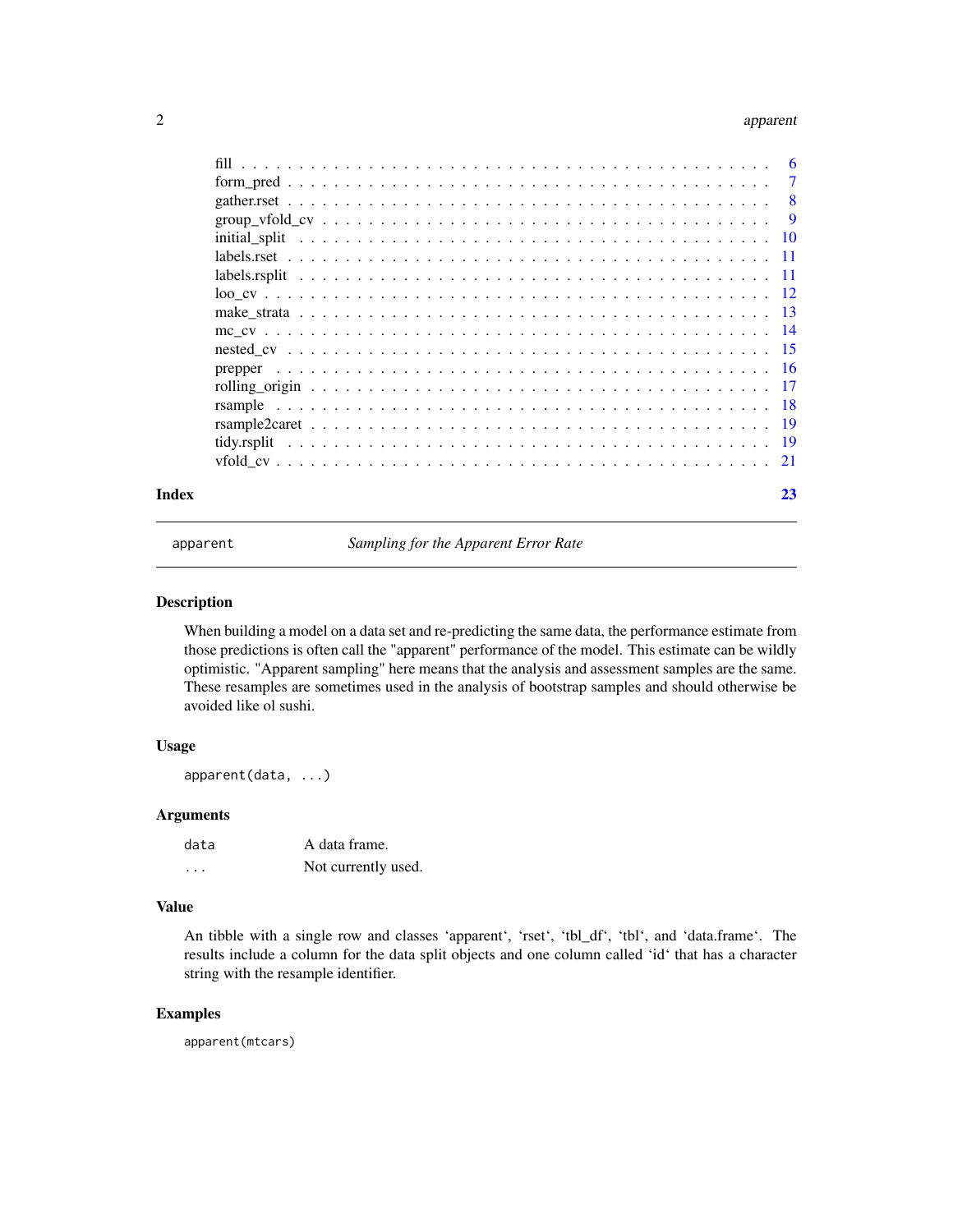<span id="page-2-0"></span>as.data.frame.rsplit *Convert an 'rsplit' object to a data frame*

#### Description

The analysis or assessment code can be returned as a data frame (as dictated by the 'data' argument) using 'as.data.frame.rsplit'. 'analysis' and 'assessment' are shortcuts.

#### Usage

```
## S3 method for class 'rsplit'
as.data. frame(x, row. names = NULL, optional = FALSE,data = "analysis", \ldots)
```
analysis(x, ...)

 $assessment(x, \ldots)$ 

#### Arguments

| $\mathsf{x}$            | An 'rsplit' object.                                                                                      |
|-------------------------|----------------------------------------------------------------------------------------------------------|
| row.names               | 'NULL' or a character vector giving the row names for the data frame. Missing<br>values are not allowed. |
| optional                | A logical: should the column names of the data be checked for legality?                                  |
| data                    | Either "analysis" or "assessment" to specify which data are returned.                                    |
| $\cdot$ $\cdot$ $\cdot$ | Additional arguments to be passed to or from methods. Not currently used.                                |

attrition *Job Attrition*

#### Description

Job Attrition

#### Details

These data are from the IBM Watson Analytics Lab. The website describes the data with "Uncover the factors that lead to employee attrition and explore important questions such as 'show me a breakdown of distance from home by job role and attrition' or 'compare average monthly income by education and attrition'. This is a fictional data set created by IBM data scientists.". There are 1470 rows.

#### Value

attrition a data frame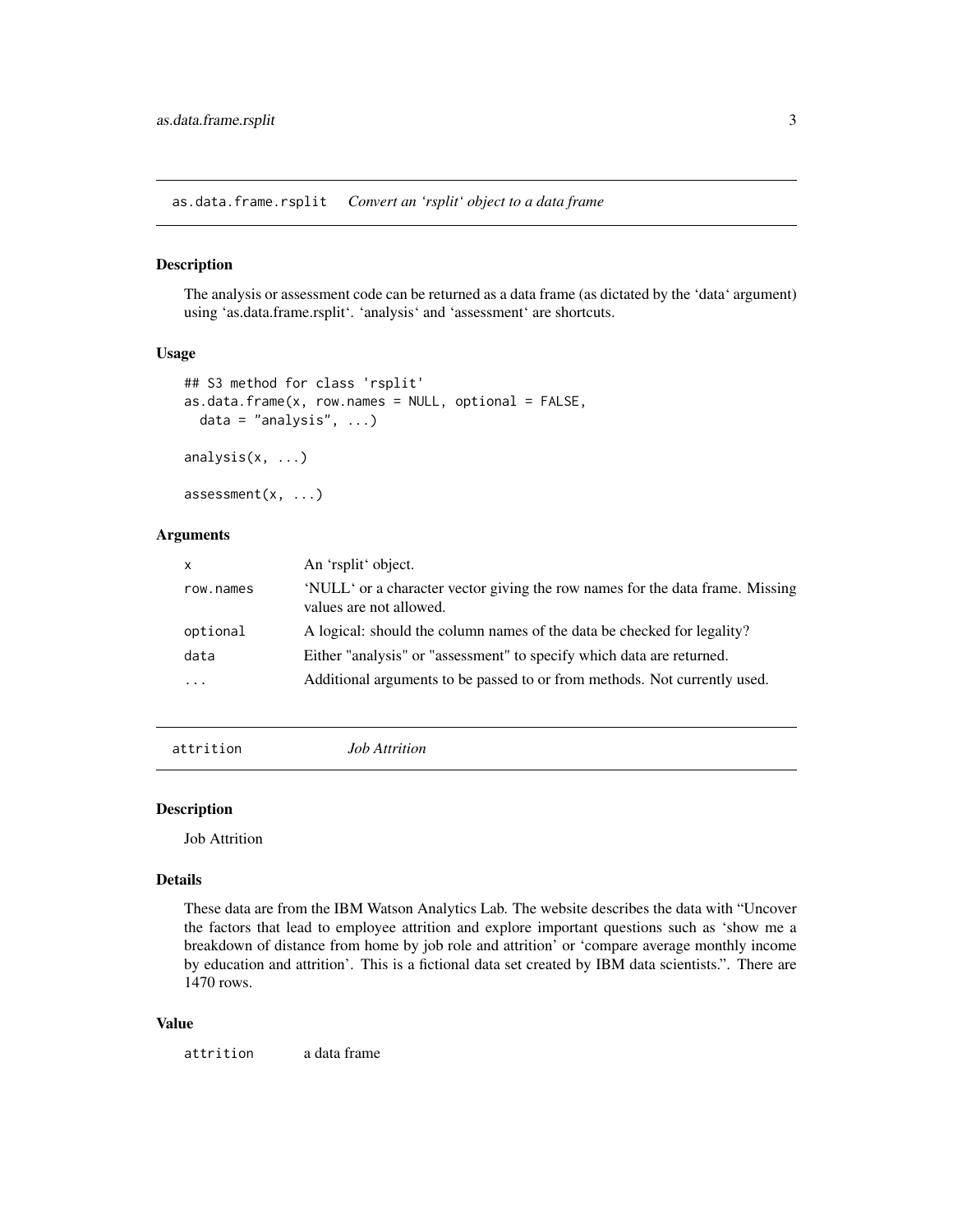#### <span id="page-3-0"></span>Source

The IBM Watson Analytics Lab website https://www.ibm.com/communities/analytics/watson-analyticsblog/hr-employee-attrition/

#### Examples

data(attrition) str(attrition)

bootstraps *Bootstrap Sampling*

#### **Description**

A bootstrap sample is a sample that is the same size as the original data set that is made using replacement. This results in analysis samples that have multiple replicates of some of the original rows of the data. The assessment set is defined as the rows of the original data that were not included in the bootstrap sample. This is often referred to as the "out-of-bag" (OOB) sample.

#### Usage

```
bootstraps(data, times = 25, strata = NULL, apparent = FALSE, ...)
```
#### Arguments

| data       | A data frame.                                                                                                                                                                                                               |
|------------|-----------------------------------------------------------------------------------------------------------------------------------------------------------------------------------------------------------------------------|
| times      | The number of bootstrap samples.                                                                                                                                                                                            |
| strata     | A variable that is used to conduct stratified sampling. When not 'NULL', each<br>bootstrap sample is created within the stratification variable.                                                                            |
| apparent   | A logical. Should an extra resample be added where the analysis and holdout<br>subset are the entire data set. This is required for some estimators used by the<br>'summary' function that require the apparent error rate. |
| $\ddots$ . | Not currently used.                                                                                                                                                                                                         |

#### Details

The argument 'apparent' enables the option of an additional "resample" where the analysis and assessment data sets are the same as the original data set. This can be required for some types of analysis of the bootstrap results.

The 'strata' argument is based on a similar argument in the random forest package were the bootstrap samples are conducted \*within the stratification variable\*. The can help ensure that the number of data points in the bootstrap sample is equivalent to the proportions in the original data set.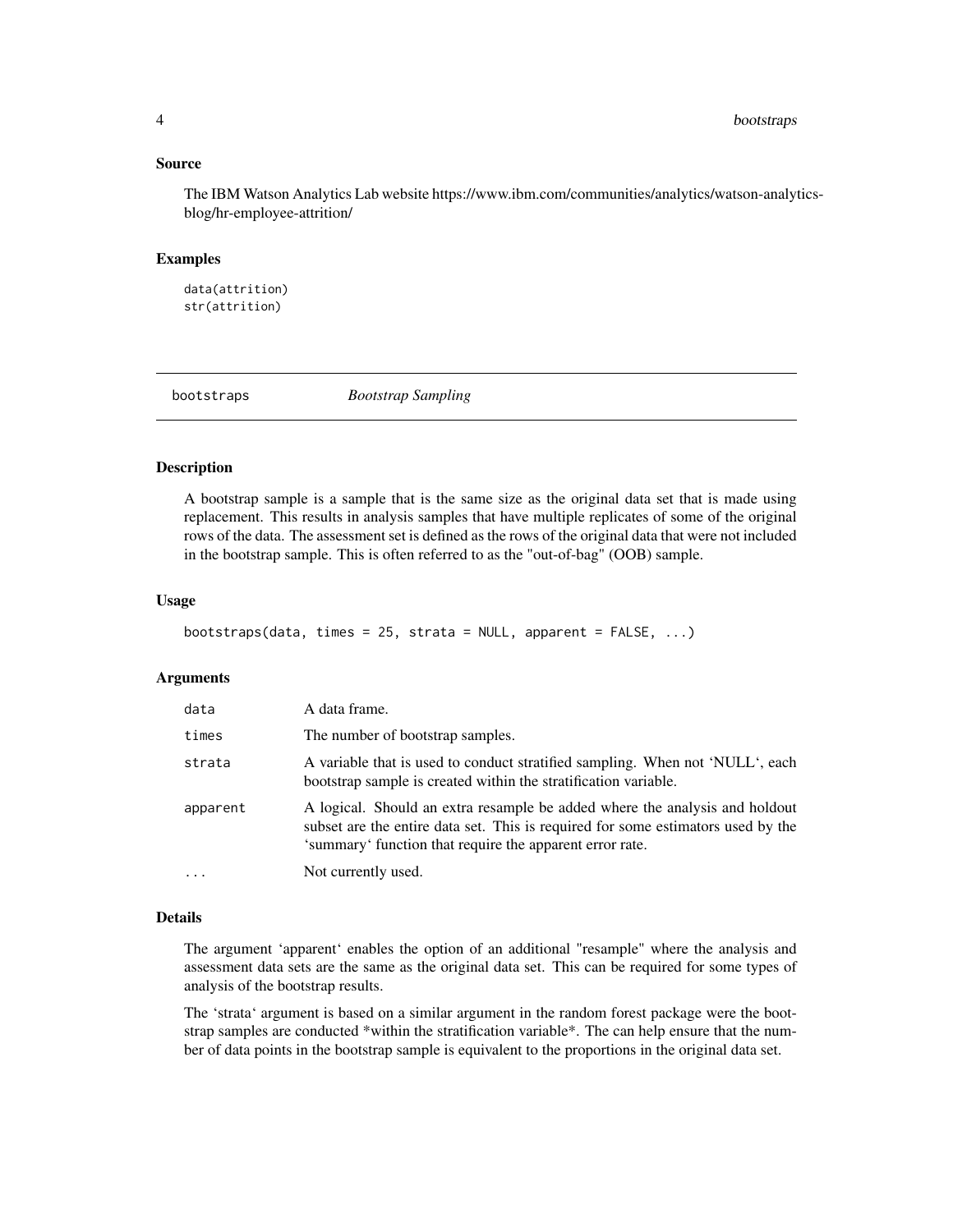#### <span id="page-4-0"></span>complement 5

#### Value

An tibble with classes 'bootstraps', 'rset', 'tbl\_df', 'tbl', and 'data.frame'. The results include a column for the data split objects and a column called 'id' that has a character string with the resample identifier.

#### Examples

```
bootstraps(mtcars, times = 2)
bootstraps(mtcars, times = 2, apparent = TRUE)
library(purrr)
iris2 <- iris[1:130, ]
set.seed(13)
resample1 <- bootstraps(iris2, times = 3)
map_dbl(resample1$splits,
        function(x) {
          dat <- as.data.frame(x)$Species
          mean(dat == "virginica")
        })
set.seed(13)
resample2 <- bootstraps(iris2, strata = "Species", times = 3)
map_dbl(resample2$splits,
        function(x) {
          dat <- as.data.frame(x)$Species
          mean(dat == "virginica")
        })
```
complement *Determine the Assessment Samples*

#### Description

Given an 'rsplit' object, 'complement' will determine which of the data rows are contained in the assessment set. To save space, many of the 'rset' objects will not contain indicies for the assessment split.

#### Usage

complement(x, ...)

#### Arguments

| x | An 'rsplit' object |
|---|--------------------|
|   | Not currently used |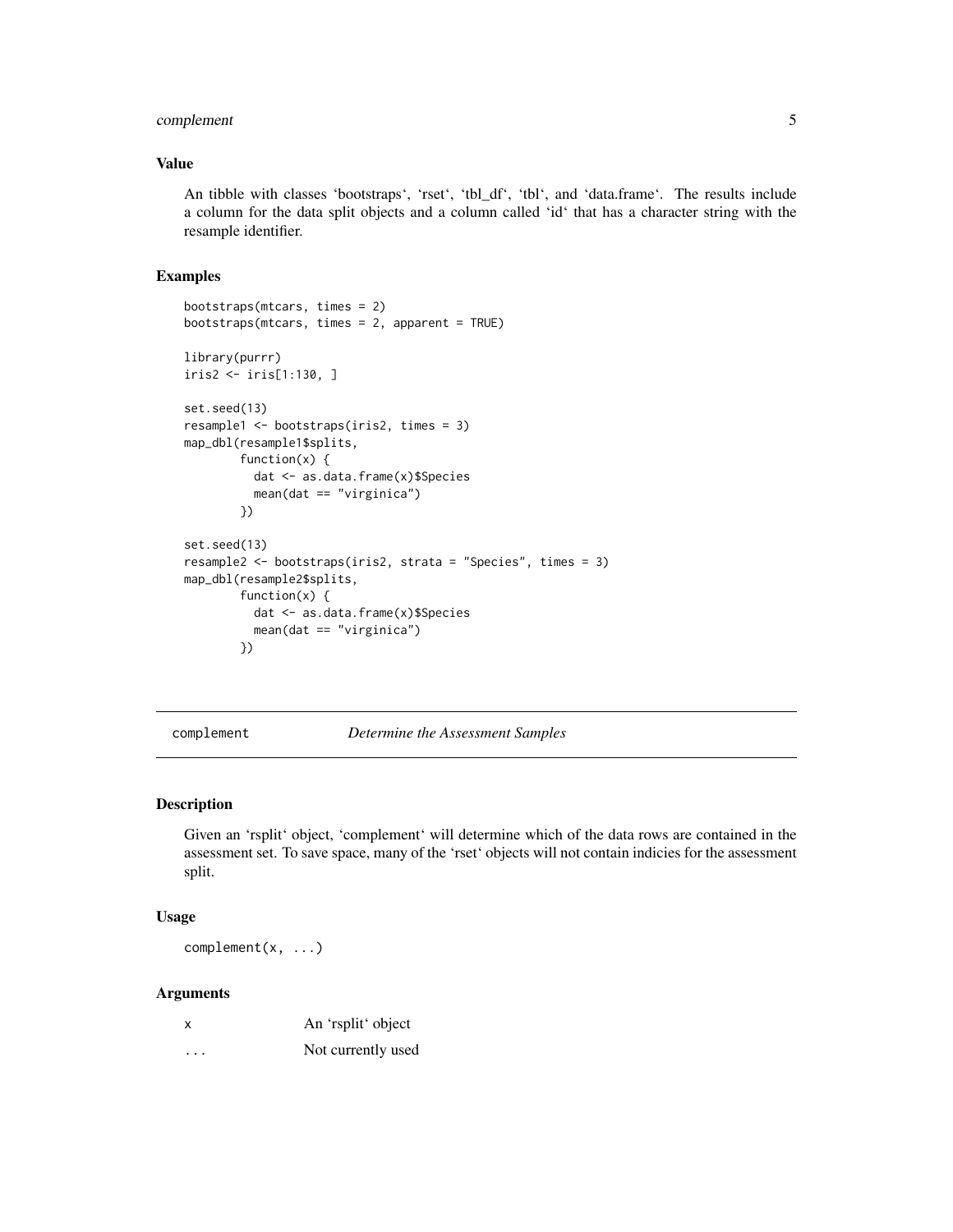#### <span id="page-5-0"></span>Value

A integer vector.

#### See Also

 $[fill()]$ 

#### Examples

```
set.seed(28432)
fold_rs <- vfold_cv(mtcars)
head(fold_rs$splits[[1]]$in_id)
fold_rs$splits[[1]]$out_id
complement(fold_rs$splits[[1]])
```
### fill *Add Assessment Indicies*

#### Description

Many 'rsplit' and 'rset' objects do not contain indicators for the assessment samples. 'fill' can be used to populate the slot for the appropriate indices.

#### Usage

 $fill(x, ...)$ 

#### Arguments

| X        | A 'rsplit' and 'rset' object. |
|----------|-------------------------------|
| $\cdots$ | Not currently used            |

#### Value

An object of the same time with the integer indicies.

#### Examples

```
set.seed(28432)
fold_rs <- vfold_cv(mtcars)
```
fold\_rs\$splits[[1]]\$out\_id complement(fold\_rs\$splits[[1]])

fill(fold\_rs\$splits[[1]])\$out\_id

fold\_rs\_all <- fill(fold\_rs) fold\_rs\_all\$splits[[1]]\$out\_id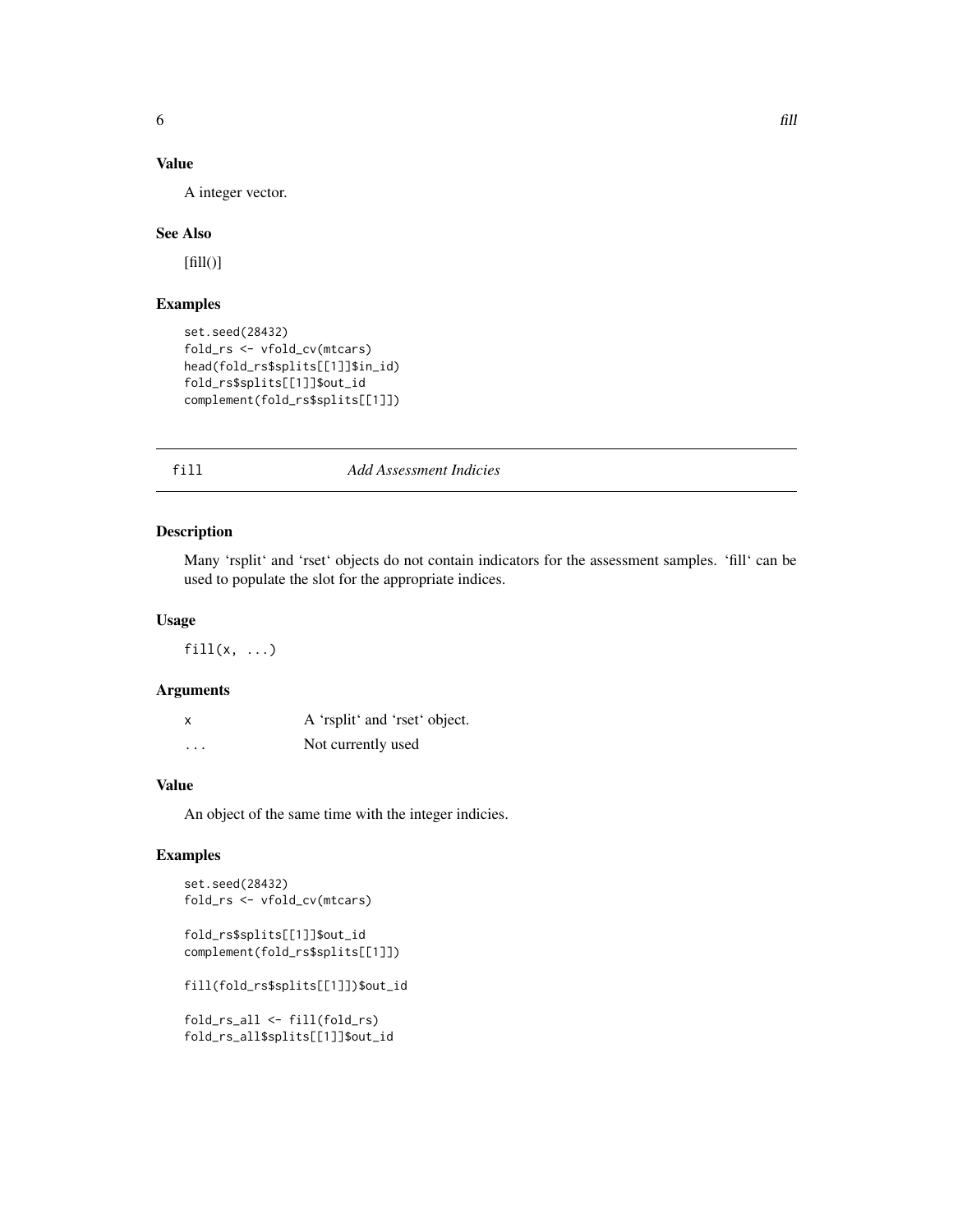<span id="page-6-0"></span>

'all.vars' returns all variables used in a formula. This function only returns the variables explicitly used on the right-hand side (i.e., it will not resolve dots unless the object is terms with a data set specified).

#### Usage

```
form_pred(object, ...)
```
#### Arguments

| object  | A model formula or [stats::terms()] object.            |
|---------|--------------------------------------------------------|
| $\cdot$ | Arguments to pass to $\lceil \text{all.vars}() \rceil$ |

#### Value

A character vector of names

```
form_pred(y \sim x + z)
form_pred(terms(y \sim x + z))
form_pred(y \sim x + log(z))
form_pred(log(y) \sim x + z)
form_pred(y1 + y2 \sim x + z)
form_pred(log(y1) + y2 - x + z)
# will fail:
# form_pred(y ~ .)
form_pred(terms(Species ~ (.)^2, data = iris))
form_pred(terms( \sim (.)^2, data = iris))
```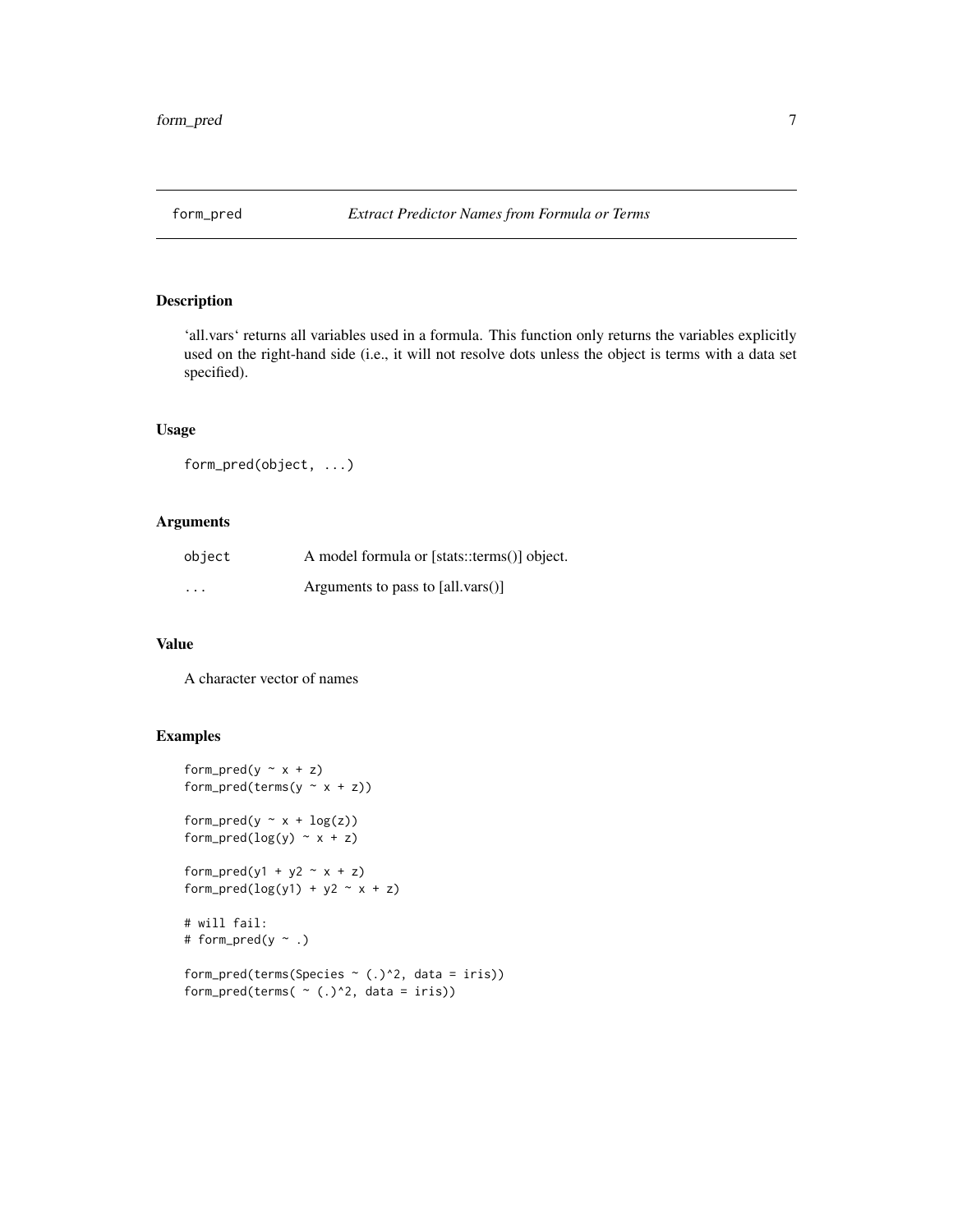<span id="page-7-0"></span>

This method uses 'gather' on an 'rset' object to stack all of the non-ID or split columns in the data and is useful for stacking model evaluation statistics. The resulting data frame has a column based on the column names of 'data' and another for the values.

#### Usage

```
## S3 method for class 'rset'
gather(data, key = NULL, value = NULL, ..., na.rm = TRUE,convert = FALSE, factor_key = TRUE)
```
#### Arguments

| data        | An 'rset' object.                                                                                                                                                              |
|-------------|--------------------------------------------------------------------------------------------------------------------------------------------------------------------------------|
| key, value, |                                                                                                                                                                                |
|             | Not specified in this method and will be ignored. Note that this means that<br>selectors are ignored if they are passed to the function.                                       |
| na.rm       | If 'TRUE', will remove rows from output where the value column in 'NA'.                                                                                                        |
| convert     | If 'TRUE' will automatically run 'type.convert()' on the key column. This is<br>useful if the column names are actually numeric, integer, or logical.                          |
| factor_key  | If FALSE, the default, the key values will be stored as a character vector. If<br>'TRUE', will be stored as a factor, which preserves the original ordering of the<br>columns. |

#### Value

A data frame with the ID columns, a column called 'model' (with the previous column names), and a column called 'statistic' (with the values).

```
library(rsample)
cv\_obj \le vfold\_cv(mtcars, v = 10)cv_obj$lm_rmse <- rnorm(10, mean = 2)
cv_obj$nnet_rmse <- rnorm(10, mean = 1)
gather(cv_obj)
```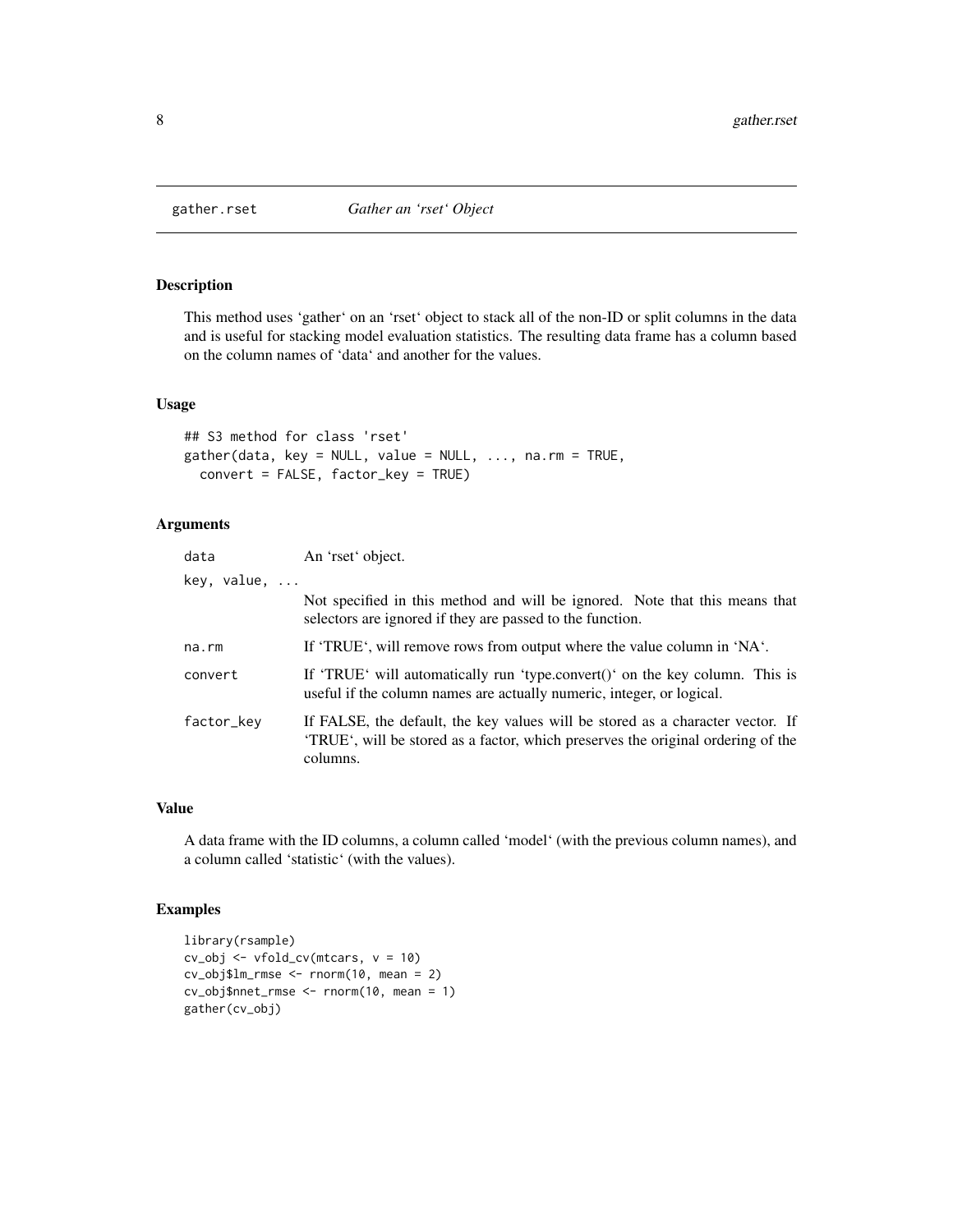<span id="page-8-0"></span>group\_vfold\_cv *Group V-Fold Cross-Validation*

#### Description

Group V-fold cross-validation creates splits of the data based on some grouping variable (which may have more than a single row associated with it). The function can create as many splits as there are unique values of the grouping variable or it can create a smaller set of splits where more than one value is left out at a time.

#### Usage

```
group_vfold_cv(data, group = NULL, v = NULL, ...)
```
#### Arguments

| data         | A data frame.                                                                                                            |
|--------------|--------------------------------------------------------------------------------------------------------------------------|
| group        | A signle character value for the column of the data that will be used to create<br>the splits.                           |
| $\mathsf{v}$ | The number of partitions of the data set. If let 'NULL', 'v' will be set to the<br>number of unique values in the group. |
|              | Not currently used.                                                                                                      |

#### Value

An tibble with classes 'group\_vfold\_cv', 'rset', 'tbl\_df', 'tbl', and 'data.frame'. The results include a column for the data split objects and an identification variable.

```
set.seed(3527)
test_data <- data.frame(id = sort(sample(1:20, size = 80, replace = TRUE)))
test_data$dat <- runif(nrow(test_data))
set.seed(5144)
split_by_id <- group_vfold_cv(test_data, group = "id")
get_id_left_out <- function(x)
 unique(assessment(x)$id)
library(purrr)
table(map_int(split_by_id$splits, get_id_left_out))
set.seed(5144)
split_by_some_id <- group_vfold_cv(test_data, group = "id", v = 7)
held_out <- map(split_by_some_id$splits, get_id_left_out)
table(unlist(held_out))
# number held out per resample:
map_int(held_out, length)
```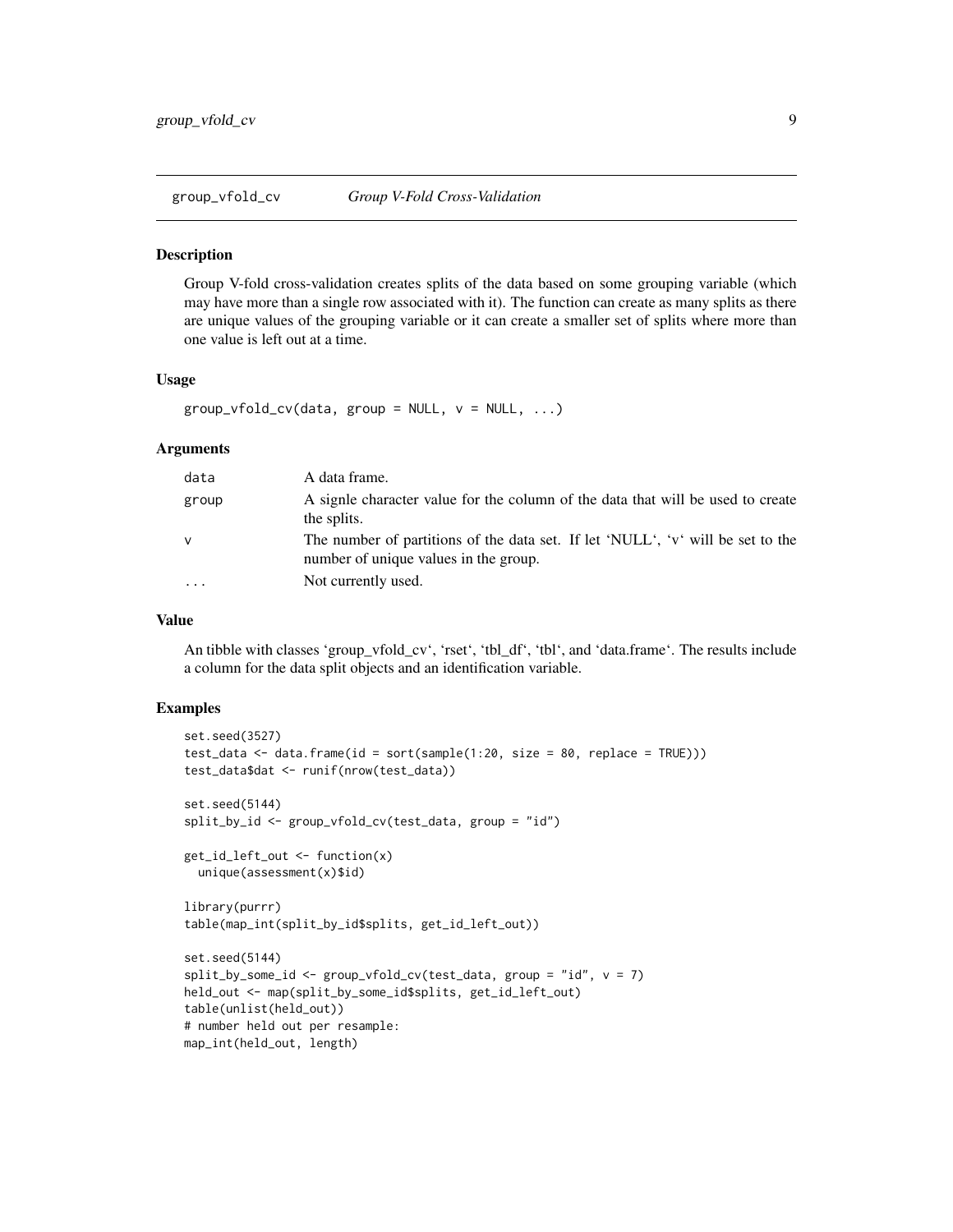<span id="page-9-0"></span>

'initial\_split' creates a single binary split of the data into a training set and testing set. 'training' and 'testing' are used to extract the resulting data.

#### Usage

```
initial\_split(data, prop = 3/4, strata = NULL, ...)
training(x)
testing(x)
```
#### Arguments

| data     | A data frame.                                                                   |
|----------|---------------------------------------------------------------------------------|
| prop     | The proportion of data to be retained for modeling/analysis.                    |
| strata   | A variable that is used to conduct stratified sampling to create the resamples. |
| $\ddots$ | Not currently used.                                                             |
| x        | An 'rsplit' object produced by 'initial_split'                                  |

#### Details

The 'strata' argument causes the random sampling to be conducted \*within the stratification variable\*. The can help ensure that the number of data points in the training data is equivalent to the proportions in the original data set.

#### Value

An 'rset' object that can be used with the 'training' and 'testing' functions to extract the data in each split.

```
set.seed(1353)
car_split <- mc_cv(mtcars)
train_data <- training(car_split)
test_data <- testing(car_split)
```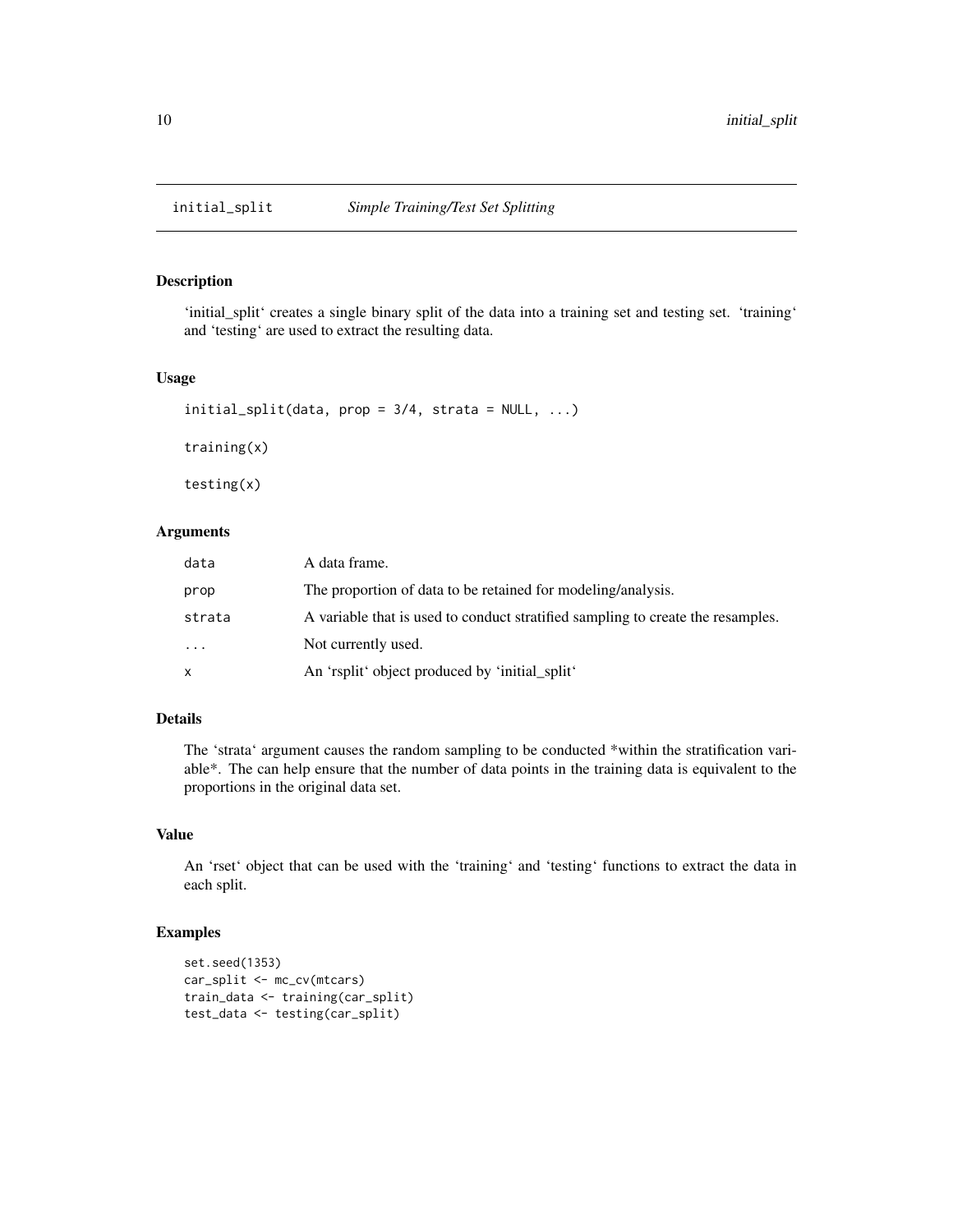<span id="page-10-0"></span>

Produce a vector of resampling labels (e.g. "Fold1") from an 'rset' object. Currently, 'nested\_cv' is not supported.

#### Usage

```
## S3 method for class 'rset'
labels(object, make_factor = FALSE, ...)
```

```
## S3 method for class 'vfold_cv'
labels(object, make_factor = FALSE, ...)
```
#### Arguments

| object                  | An 'rset' object                                                   |
|-------------------------|--------------------------------------------------------------------|
| make_factor             | A logical for whether the results should be character or a factor. |
| $\cdot$ $\cdot$ $\cdot$ | Not currently used.                                                |

#### Value

A single character or factor vector.

#### Examples

labels(vfold\_cv(mtcars))

labels.rsplit *Find Labels from rsplit Object*

#### Description

Produce a tibble of identification variables so that single splits can be linked to a particular resample.

#### Usage

## S3 method for class 'rsplit' labels(object, ...)

#### Arguments

| object  | An 'rsplit' object  |
|---------|---------------------|
| $\cdot$ | Not currently used. |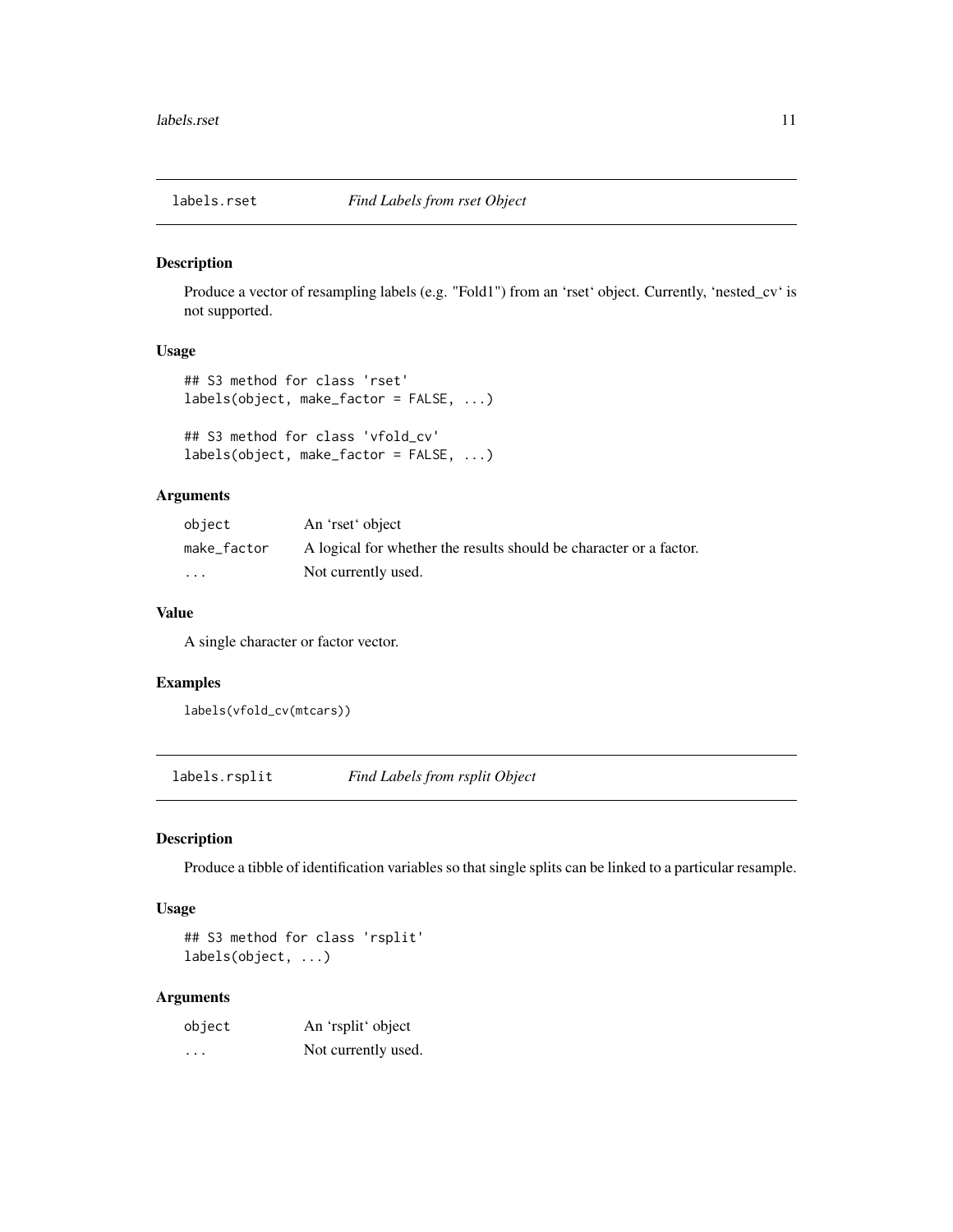#### <span id="page-11-0"></span>Value

A tibble.

#### Examples

cv\_splits <- vfold\_cv(mtcars) labels(cv\_splits\$splits[[1]])

#### loo\_cv *Leave-One-Out Cross-Validation*

#### Description

Leave-one-out (LOO) cross-validation uses one data point in the original set as the assessment data and all other data points as the analysis set. A LOO resampling set has ass many resamples as rows in the original data set.

#### Usage

 $loo_cv(data, ...)$ 

#### Arguments

| data | A data frame.       |
|------|---------------------|
| .    | Not currently used. |

#### Value

An tibble with classes 'loo\_cv', 'rset', 'tbl\_df', 'tbl', and 'data.frame'. The results include a column for the data split objects and one column called 'id' that has a character string with the resample identifier.

#### Examples

loo\_cv(mtcars)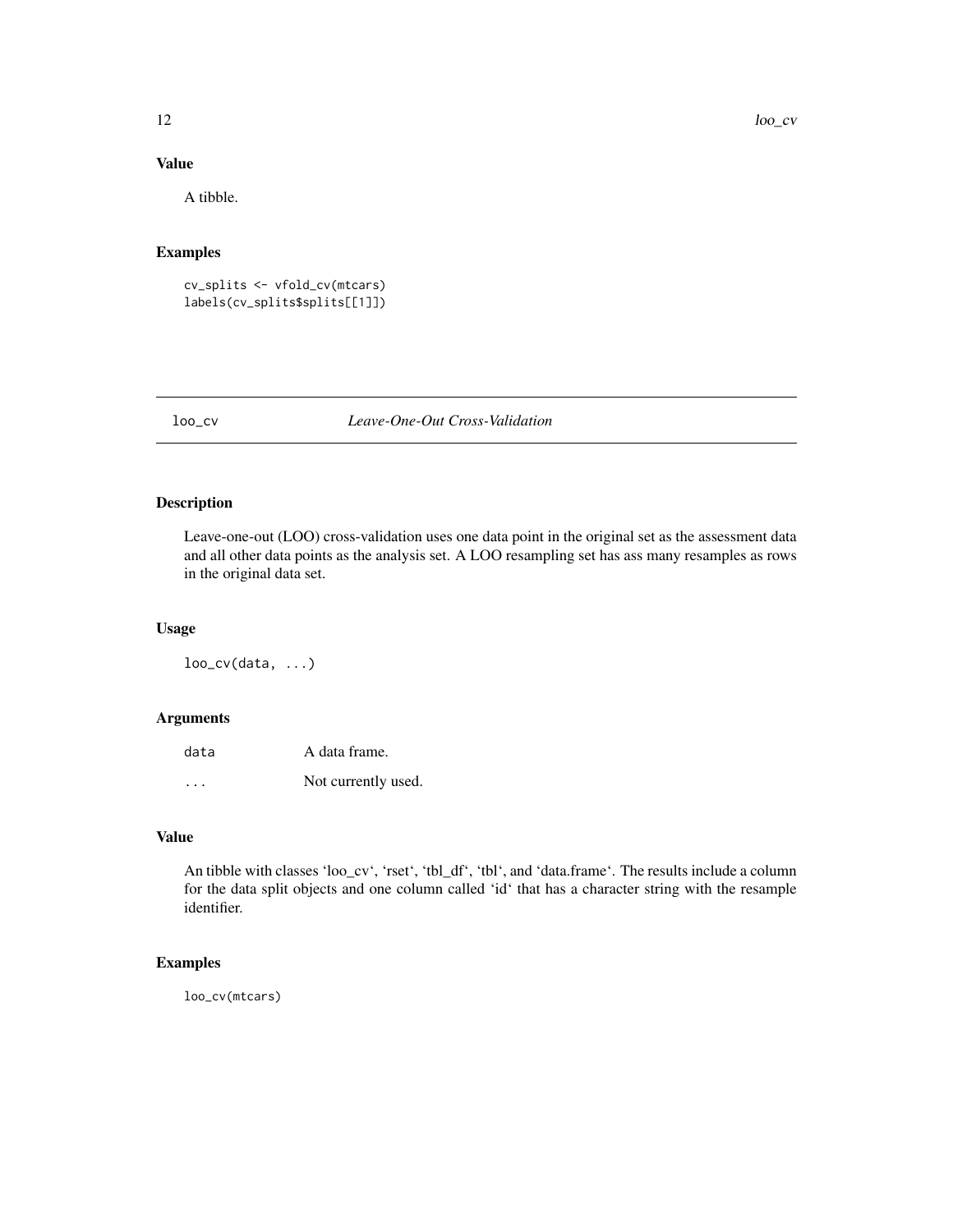<span id="page-12-0"></span>

For stratified resampling, this function can create strata from numeric data and also make nonnumeric data more conducive to be used for stratification.

#### Usage

make\_strata(x, nunique = 5, pool = 0.15, depth = 20)

#### Arguments

| $\mathsf{x}$ | An input vector.                                                                                                                                                                                                                                                                                             |
|--------------|--------------------------------------------------------------------------------------------------------------------------------------------------------------------------------------------------------------------------------------------------------------------------------------------------------------|
| nunique      | An integer for the number of unique value threshold in the algorithm.                                                                                                                                                                                                                                        |
| pool         | A proportion of data used to determine if a particular group is too small and<br>should be pooled into another group.                                                                                                                                                                                        |
| depth        | An integer that is used to determine the best number of percentiles that should<br>be used. The number of bins are based on 'min(5, floor(n / depth))' where 'n =<br>length(x)'. If 'x' is numeric, there must be at least 40 rows in the data set (when<br>'depth $= 20$ ') to conduct stratified sampling. |

#### Details

For numeric data, if the number of unique levels is less than 'nunique', the data are treated as categorical data.

For categorical inputs, the function will find levels of 'x' than occur in the data with percentage less than 'pool'. The values from these groups will be randomly assigned to the remaining strata (as will data points that have missing values in 'x').

For numeric data with more unique values than 'nunique', the data will be converted to being categorical based on percentiles of the data. The percentile groups will have no more than 20 percent of the data in each group. Again, missing values in 'x' are randomly assigned to groups.

#### Value

A factor vector.

```
set.seed(61)
x1 \leftarrow \text{rpois}(100, \text{lambda} = 5)table(x1)
table(make_strata(x1))
set.seed(554)
x2 \le rpois(100, lambda = 1)
```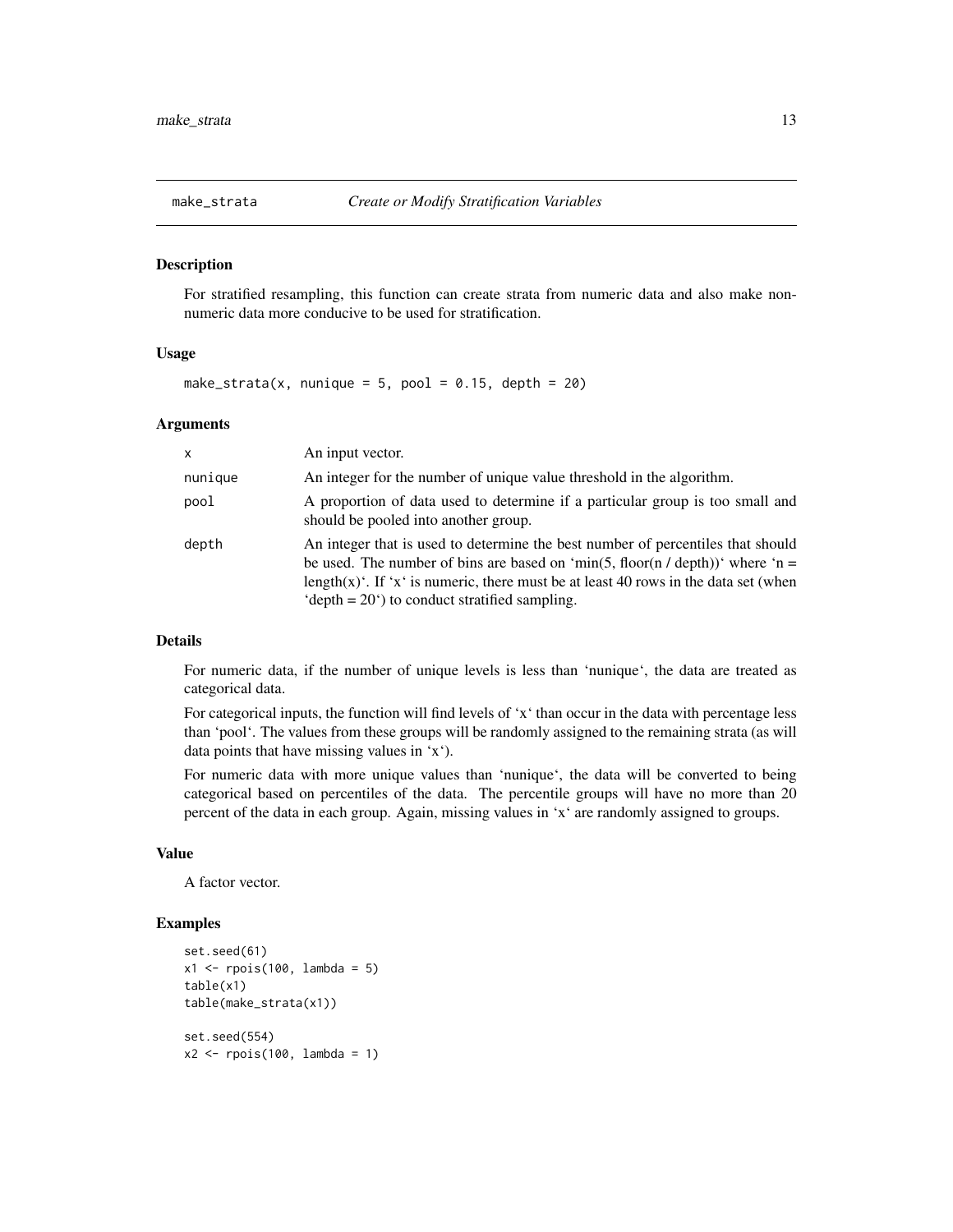```
table(x2)
table(make_strata(x2))
# small groups are randomly assigned
x3 \leftarrow factor(x2)
table(x3)
table(make_strata(x3))
# `oilType` data from `caret`
x4 <- rep(LETTERS[1:7], c(37, 26, 3, 7, 11, 10, 2))
table(x4)
table(make_strata(x4))
table(make\_strata(x4, pool = 0.1))table(make\_strata(x4, pool = 0.0))# not enough data to stratify
x5 < - rnorm(20)table(make_strata(x5))
set.seed(483)
x6 <- rnorm(200)
quantile(x6, probs = (0:5)/5)
table(make_strata(x6))
```
mc\_cv *Monte Carlo Cross-Validation*

#### Description

One resample of Monte Carlo cross-validation takes a random sample (without replacement) of the original data set to be used for analysis. All other data points are added to the assessment set.

#### Usage

 $mc_{c}v$ (data, prop = 3/4, times = 25, strata = NULL, ...)

#### Arguments

| data     | A data frame.                                                                   |
|----------|---------------------------------------------------------------------------------|
| prop     | The proportion of data to be retained for modeling/analysis.                    |
| times    | The number of times to repeat the sampling                                      |
| strata   | A variable that is used to conduct stratified sampling to create the resamples. |
| $\cdots$ | Not currently used.                                                             |
|          |                                                                                 |

#### Details

The 'strata' argument causes the random sampling to be conducted \*within the stratification variable\*. The can help ensure that the number of data points in the analysis data is equivalent to the proportions in the original data set.

<span id="page-13-0"></span>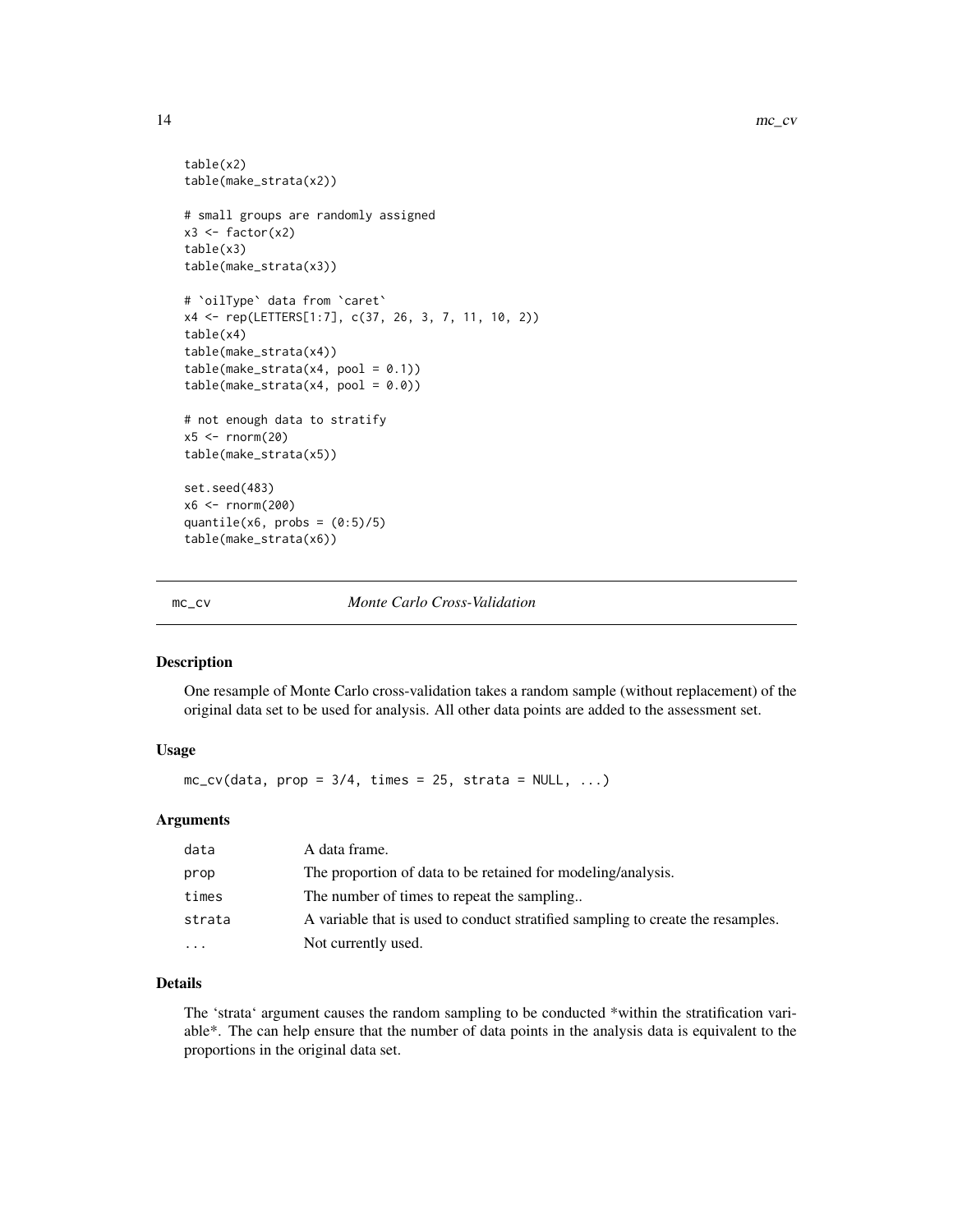#### <span id="page-14-0"></span>nested\_cv 15

#### Value

An tibble with classes 'mc\_cv', 'rset', 'tbl\_df', 'tbl', and 'data.frame'. The results include a column for the data split objects and a column called 'id' that has a character string with the resample identifier.

#### Examples

```
mc_cv(mtcars, times = 2)
mc_{cv}(mtcars, prop = .5, times = 2)
library(purrr)
iris2 <- iris[1:130, ]
set.seed(13)
resample1 \le mc_cv(iris2, times = 3, prop = .5)
map_dbl(resample1$splits,
        function(x) {
          dat <- as.data.frame(x)$Species
          mean(dat == "virginica")
        })
set.seed(13)
resample2 <- mc\_cv(iris2, strata = "Species", times = 3, prop = .5)map_dbl(resample2$splits,
        function(x) {
          dat <- as.data.frame(x)$Species
          mean(dat == "virginica")
        })
```
nested\_cv *Nested or Double Resampling*

#### Description

'nested\_cv' can be used to take the results of one resampling procedure and conduct further resamples within each split. Any type of resampling used in 'rsample' can be used.

#### Usage

```
nested_cv(data, outside, inside)
```
#### Arguments

| data    | A data frame.                                                                                                                                                                                                                                               |
|---------|-------------------------------------------------------------------------------------------------------------------------------------------------------------------------------------------------------------------------------------------------------------|
| outside | The initial resampling specification. This can be an already created object or an<br>expression of a new object (see the examples below). If the latter is used, the<br>'data' argument does not need to be specified and, if it is given, will be ignored. |
| inside  | An expression for the type of resampling to be conducted within the initial pro-<br>cedure.                                                                                                                                                                 |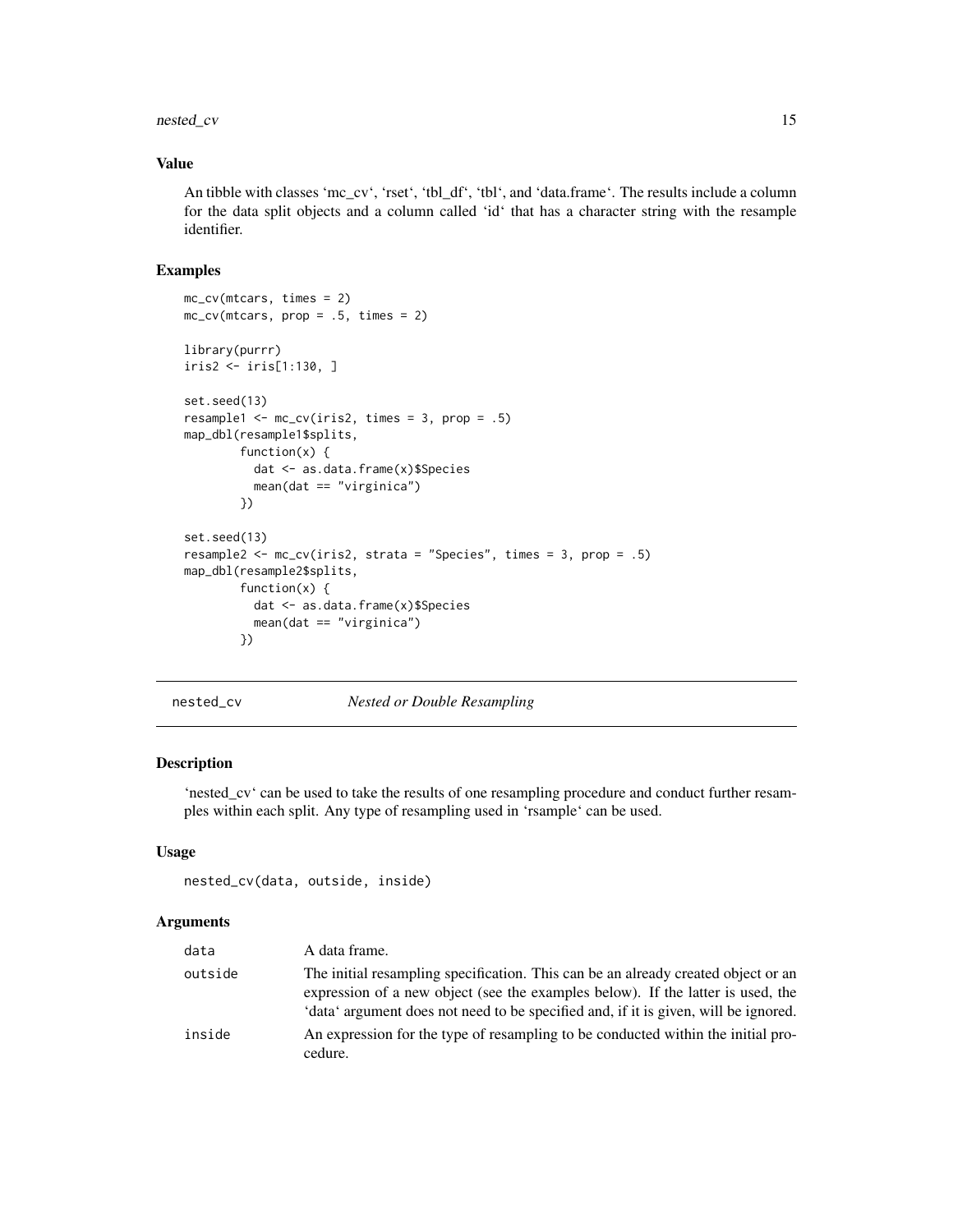#### <span id="page-15-0"></span>Details

It is a bad idea to use bootstrapping as the outer resampling procedure (see the example below)

#### Value

An tibble with classe 'nested\_cv' and any other classes that outer resampling process normally contains. The results include a column for the outer data split objects, one or more 'id' columns, and a column of nested tibbles called 'inner\_resamples' with the additional resamples.

#### Examples

```
## Using expressions for the resampling procedures:
nested_cv(mtcars, outside = vfold_cv(v = 3), inside = bootstraps(times = 5))
## Using an existing object:
folds <- vfold_cv(mtcars)
nested_cv(mtcars, folds, inside = bootstraps(times = 5))
## The dangers of outer bootstraps:
set.seed(2222)
bad_idea <- nested_cv(mtcars,
                      outside = bootstraps(times = 5),
                      inside = vfold_cv(v = 3))first_outer_split <- bad_idea$splits[[1]]
outer_analysis <- as.data.frame(first_outer_split)
sum(grepl("Volvo 142E", rownames(outer_analysis)))
## For the 3-fold CV used inside of each bootstrap, how are the replicated
## `Volvo 142E` data partitioned?
first_inner_split <- bad_idea$inner_resamples[[1]]$splits[[1]]
inner_analysis <- as.data.frame(first_inner_split)
inner_assess <- as.data.frame(first_inner_split, data = "assessment")
sum(grepl("Volvo 142E", rownames(inner_analysis)))
sum(grepl("Volvo 142E", rownames(inner_assess)))
```
prepper *Wrapper Function for Preparing Recipes*

#### **Description**

When working with the **recipes** package, a simple recipe must be \*prepared\* using the [recipes::prep()] function first. When using recipies with **rsample** it is helpful to have a function that can prepare a recipe across a series of 'split' objects that are produced in this package. 'prepper' is a wrapper function around [recipes::prep()] that can be used to do this. See the vignette on "Recipes and rsample" for an example.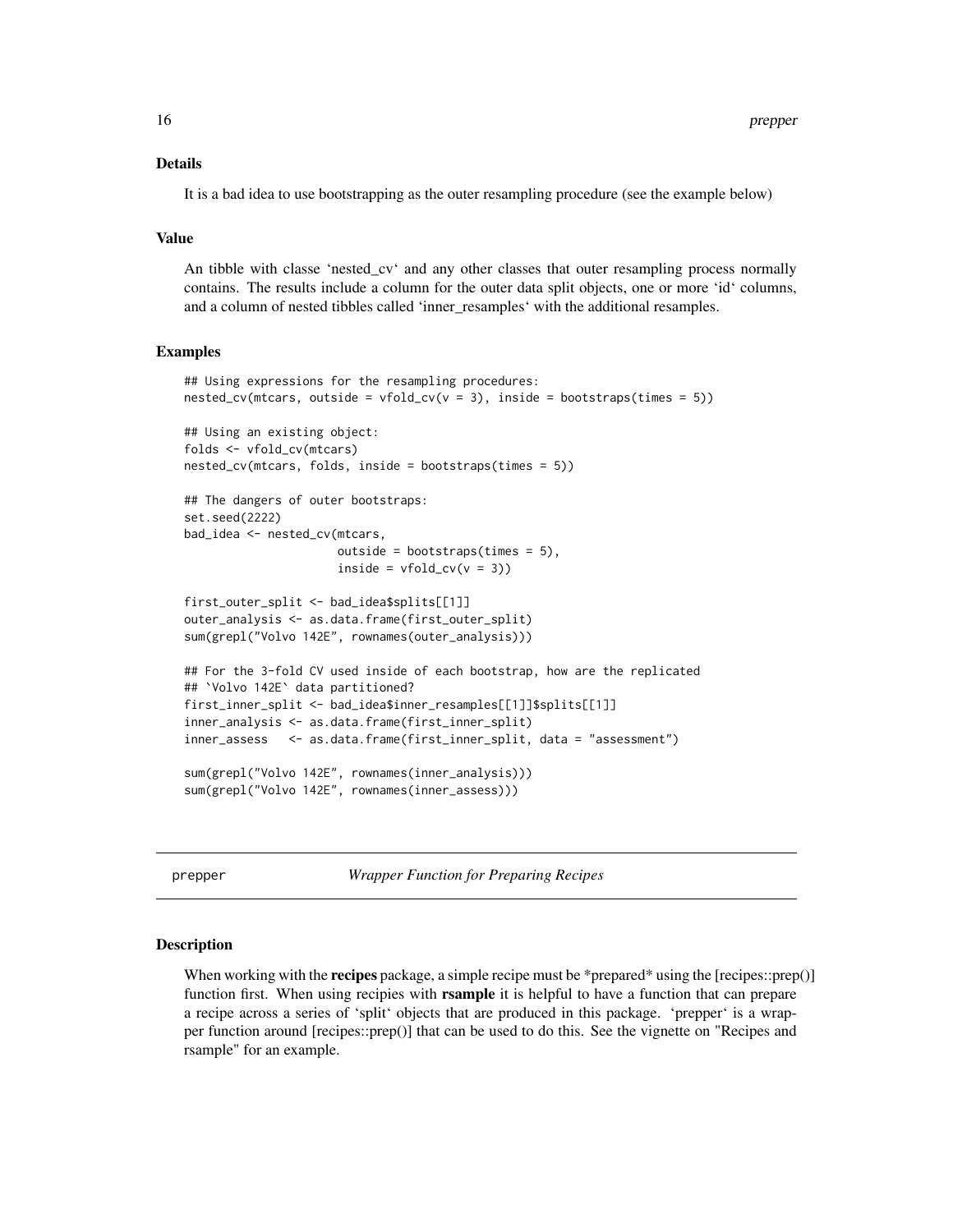#### <span id="page-16-0"></span>rolling\_origin 17

#### Usage

```
prepper(split_obj, recipe, ...)
```
#### **Arguments**

| split_obj | An 'rplit' object                                                     |
|-----------|-----------------------------------------------------------------------|
| recipe    | An untrained 'recipe' object.                                         |
| .         | Arguments to pass to [recipes::prep()] such as 'verbose' or 'retain'. |

| rolling_origin | <b>Rolling Origin Forecast Resampling</b> |
|----------------|-------------------------------------------|
|                |                                           |

#### Description

This resampling method is useful when the data set has a strong time component. The resamples are not random and contain data points that are consecutive values. The function assumes that the original data set are sorted in time order.

#### Usage

```
rolling_origin(data, initial = 5, assess = 1, cumulative = TRUE,
  skip = 0, \ldots)
```
#### Arguments

| data       | A data frame.                                                                                                                 |
|------------|-------------------------------------------------------------------------------------------------------------------------------|
| initial    | The number of samples used for analysis/modeling in the initial resample.                                                     |
| assess     | The number of samples used for each assessment resample.                                                                      |
| cumulative | A logical. Should the analysis resample grow beyond the size specified by 'ini-<br>tial at each resample?.                    |
| skip       | A integer indicating how many (if any) resamples to skip to thin the total amount<br>of data points in the analysis resample. |
| $\cdot$    | Not currently used.                                                                                                           |

#### Details

The main options, 'initial' and 'assess', control the number of data points from the original data that are in the analysis and assessment set, respectively. When 'cumulative = TRUE', the analysis set will grow as resampling continues while the assessment set size will always remain static. 'skip' enables the function to not use every data point in the resamples. When 'skip  $= 0$ ', the resampling data sets will increment by one position. Suppose that the rows of a data set are consecutive days. Using 'skip  $= 6$ ' will make the analysis data set operate on \*weeks\* instead of days. The assessment set size is not affected by this option.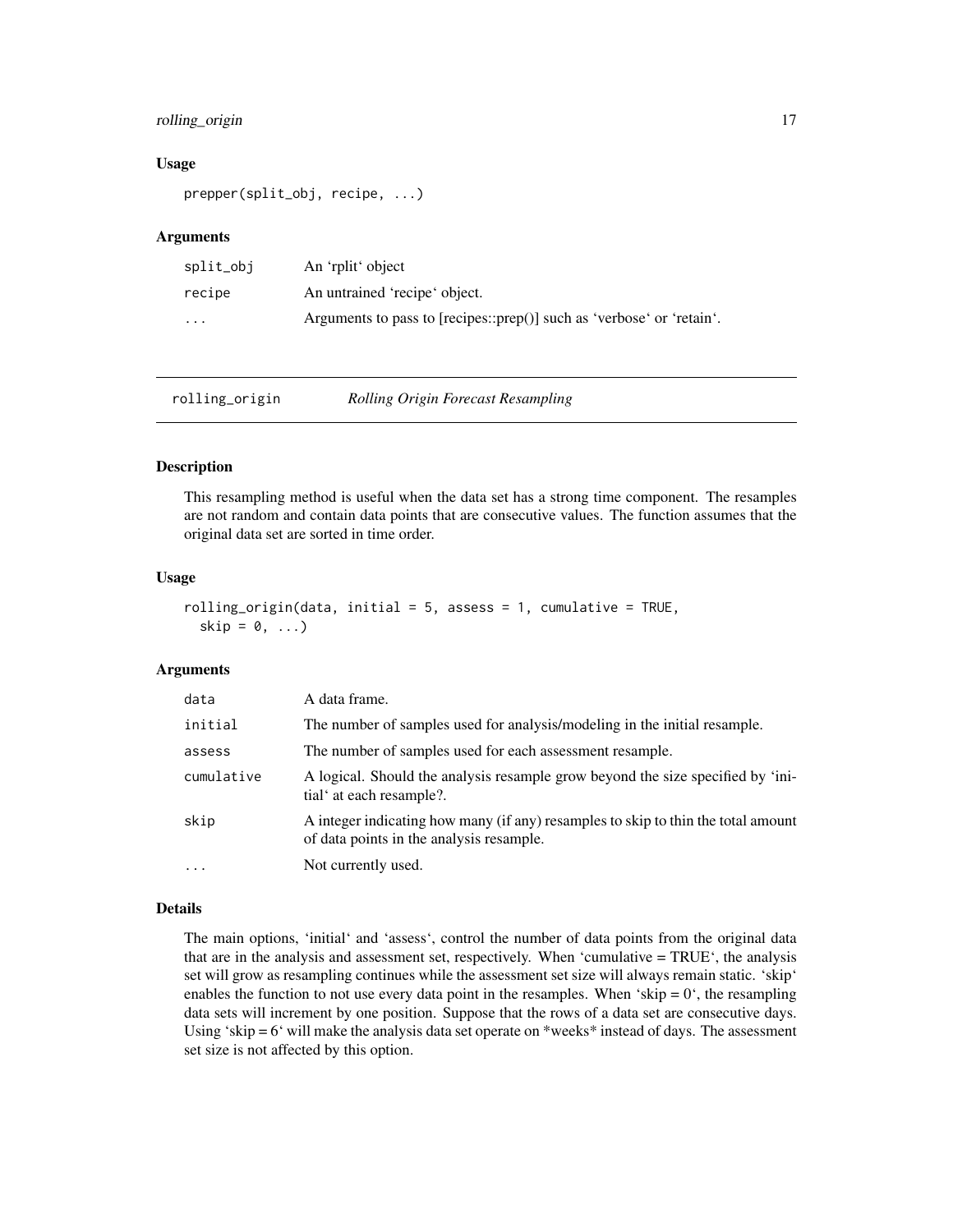#### <span id="page-17-0"></span>Value

An tibble with classes 'rolling\_origin', 'rset', 'tbl\_df', 'tbl', and 'data.frame'. The results include a column for the data split objects and a column called 'id' that has a character string with the resample identifier.

#### Examples

```
set.seed(1131)
ex_data <- data.frame(row = 1:20, some_var = rnorm(20))
dim(rolling_origin(ex_data))
dim(rolling_origin(ex_data, skip = 2))
dim(rolling_origin(ex_data, skip = 2, cumulative = FALSE))
```
rsample *rsample: General Resampling Infrastructure for R*

#### **Description**

rsample has functions to create variations of a data set that can be used to evaluate models or to estimate the sampling distribution of some statistic.

#### Terminology

- A \*\*resample\*\* is the result of a two-way split of a data set. For example, when bootstrapping, one part of the resample is a sample with replacement of the original data. The other part of the split contains the instances that were not contained in the bootstrap sample. The data structure 'rsplit' is used to store a single resample.
- When the data are split in two, the portion that are used to estimate the model or calculate the statistic is called the \*\*analysis\*\* set here. In machine learning this is sometimes called the "training set" but this would be poorly named since it might conflict with any initial split of the original data.
- Conversely, the other data in the split are called the \*\*assessment\*\* data. In bootstrapping, these data are often called the "out-of-bag" samples.
- A collection of resamples is contained in an 'rset' object.

#### Basic Functions

The main resampling functions are:  $[vfold\_cv()]$ ,  $[bootstraps()]$ ,  $[mc\_cv()]$ ,  $[velling\_origin()]$ , and [nested\_cv()].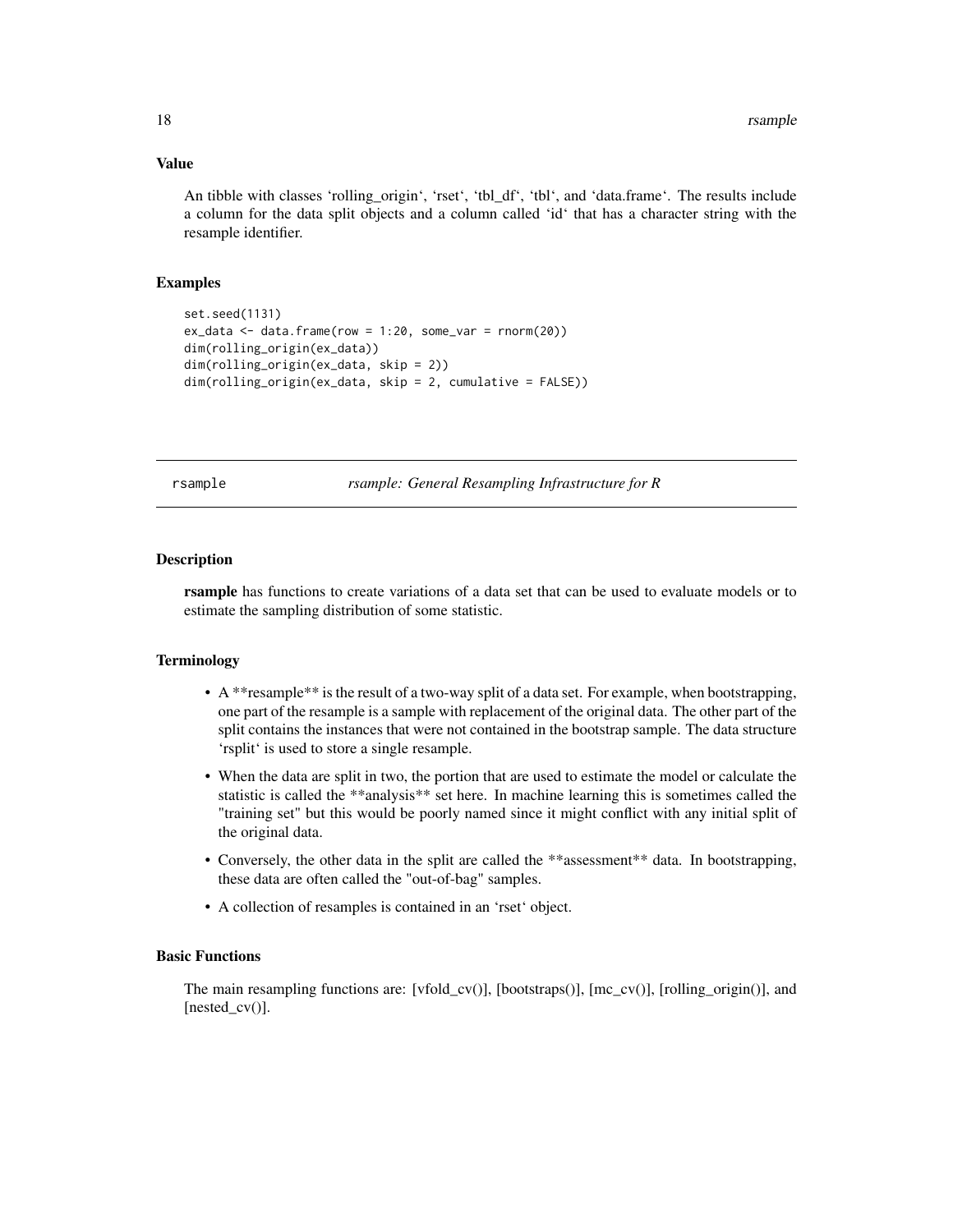<span id="page-18-0"></span>

These functions can convert resampling objects between rsample and caret.

#### Usage

```
rsample2caret(object, data = c("analysis", "assessment"))
```

```
caret2rsample(ctrl, data = NULL)
```
#### Arguments

| object | An 'rset' object. Currently, 'nested_cv' is not supported.                   |
|--------|------------------------------------------------------------------------------|
| data   | The data that was originally used to produce the 'ctrl' object.              |
| ctrl   | An object produced by 'trainControl' that has had the 'index' and 'indexOut' |
|        | elements populated by integers. One method of getting this is to extract the |
|        | 'control' objects from an object produced by 'train'.                        |

#### Value

'rsample2caret' returns a list that mimics the 'index' and 'indexOut' elements of a 'trainControl' object. 'caret2rsample' returns an 'rset' object of the appropriate class.

| Tidy Resampling Object<br>tidy.rsplit |  |  |  |
|---------------------------------------|--|--|--|
|---------------------------------------|--|--|--|

#### Description

The 'tidy' function from the broom package can be used on 'rset' and 'rsplit' objects to generate tibbles with which rows are in the analysis and assessment sets.

#### Usage

```
## S3 method for class 'rsplit'
tidy(x, unique_ind = TRUE, \ldots)
## S3 method for class 'rset'
tidy(x, \ldots)## S3 method for class 'vfold_cv'
tidy(x, \ldots)## S3 method for class 'nested_cv'
tidy(x, \ldots)
```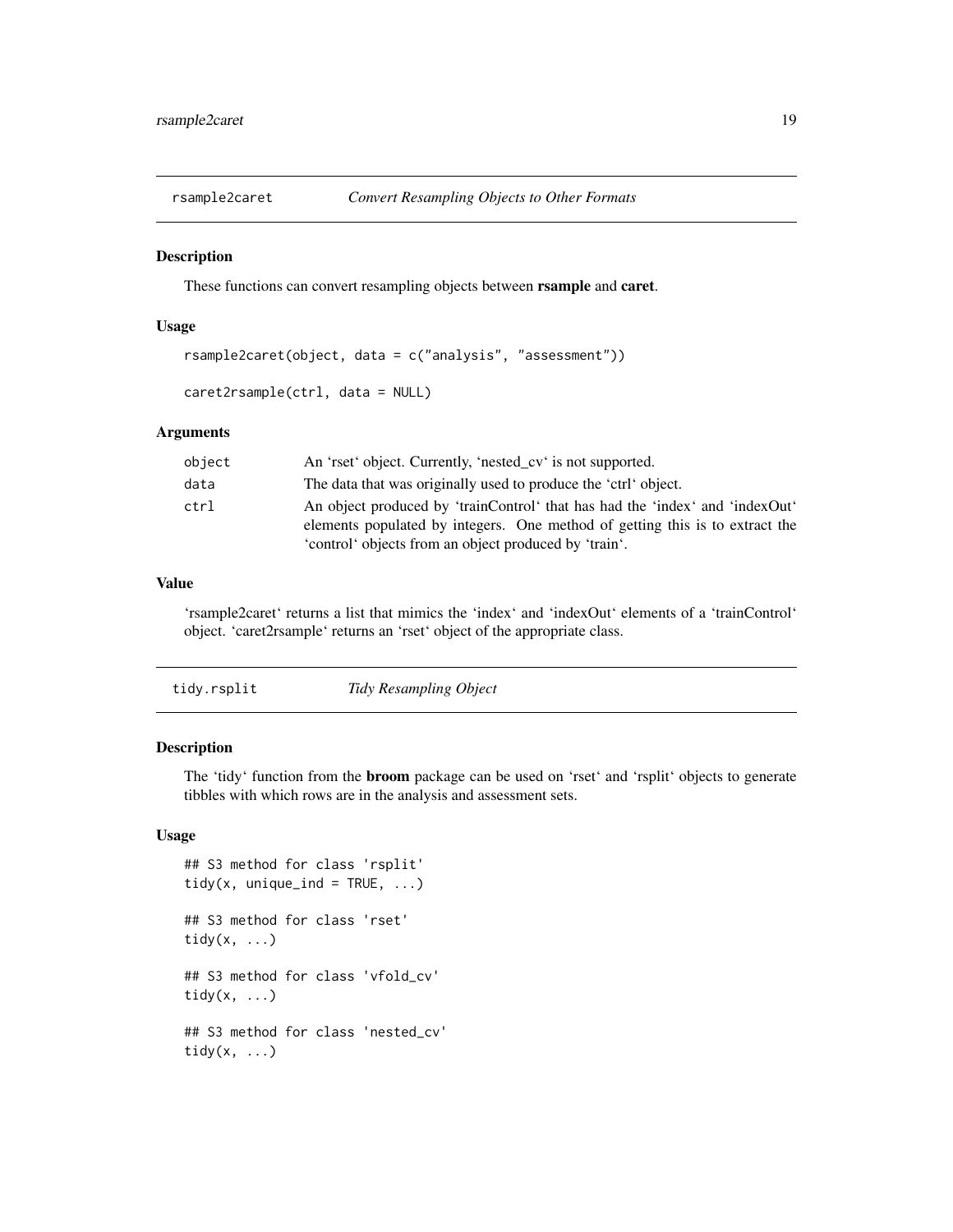#### Arguments

| $\mathsf{x}$            | A 'rset' or 'rsplit' object                                                                                                                                                           |
|-------------------------|---------------------------------------------------------------------------------------------------------------------------------------------------------------------------------------|
| unique_ind              | Should unique row identifiers be returned? For example, if 'FALSE' then boot-<br>strapping results will include multiple rows in the sample for the same row in<br>the original data. |
| $\cdot$ $\cdot$ $\cdot$ | Not currently used.                                                                                                                                                                   |

#### Details

Note that for nested resampling, the rows of the inner resample, named 'inner\_Row', are \*relative\* row indices and do not correspond to the rows in the original data set.

#### Value

A tibble with columns 'Row' and 'Data'. The latter has possible values "Analysis" or "Assessment". For 'rset' inputs, identification columns are also returned but their names and values depend on the type of resampling. 'vfold\_cv' contains a column "Fold" and, if repeats are used, another called "Repeats". 'bootstraps' and 'mc\_cv' use the column "Resample".

```
library(ggplot2)
theme_set(theme_bw())
set.seed(4121)
cv \leq t \text{idy}(vfold_c v(mtcars, v = 5))ggplot(cv, aes(x = Fold, y = Row, fill = Data)) +geom_tile() + scale_fill_brewer()
set.seed(4121)
rcv \le tidy(vfold_cv(mtcars, v = 5, repeats = 2))
ggplot(rcv, aes(x = Fold, y = Row, fill = Data)) +geom_tile() + facet_wrap(~Repeat) + scale_fill_brewer()
set.seed(4121)
mccv <- tidy(mc_cv(mtcars, times = 5))
ggplot(mccv, aes(x = Resample, y = Row, fill = Data)) +geom_tile() + scale_fill_brewer()
set.seed(4121)
bt <- tidy(bootstraps(mtcars, time = 5))
ggplot(bt, aes(x = Resample, y = Row, fill = Data)) +geom_tile() + scale_fill_brewer()
dat \leq data.frame(day = 1:30)
# Resample by week instead of day
ts_cv \le rolling_origin(dat, initial = 7, assess = 7,
                        skip = 6, cumulative = FALSE)
ts_cv <- tidy(ts_cv)
ggplot(ts_cv, aes(x = Resample, y = factor(Row), fill = Data)) +geom_tile() + scale_fill_brewer()
```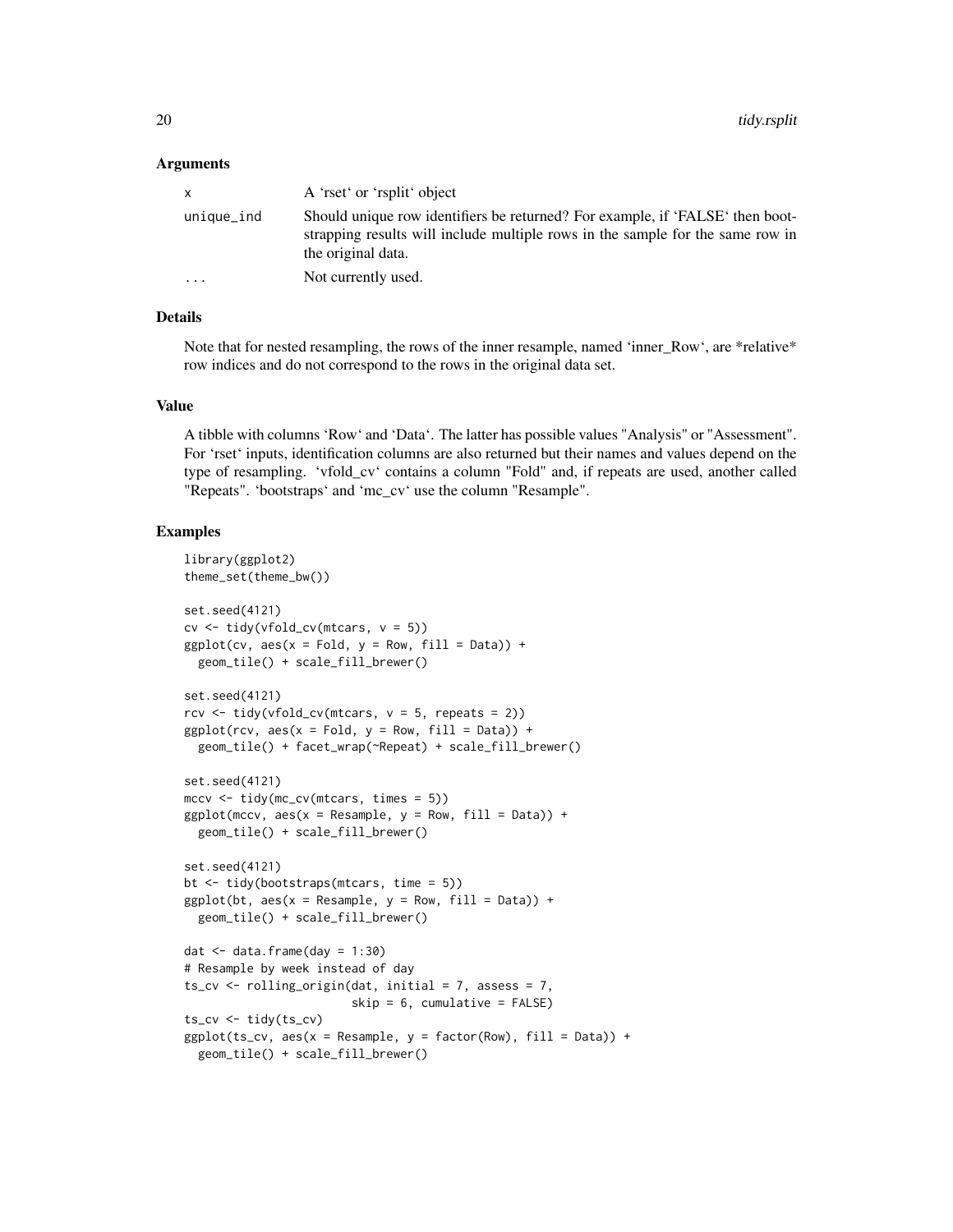<span id="page-20-0"></span>

V-fold cross-validation randomly splits the data into V groups of roughly equal size (called "folds"). A resample of the analysis data consisted of V-1 of the folds while the assessment set contains the final fold. In basic V-fold cross-validation (i.e. no repeats), the number of resamples is equal to V.

#### Usage

 $vfold_c v(data, v = 10, repeats = 1, strata = NULL, ...)$ 

#### **Arguments**

| data    | A data frame.                                                                                                           |
|---------|-------------------------------------------------------------------------------------------------------------------------|
| v       | The number of partitions of the data set.                                                                               |
| repeats | The number of times to repeat the V-fold partitioning.                                                                  |
| strata  | A variable that is used to conduct stratified sampling to create the folds. This<br>should be a single character value. |
| .       | Not currently used.                                                                                                     |

#### Details

The 'strata' argument causes the random sampling to be conducted \*within the stratification variable\*. The can help ensure that the number of data points in the analysis data is equivalent to the proportions in the original data set.

When more than one repeat is requested, the basic V-fold cross-validation is conducted each time. For example, if three repeats are used with ' $v = 10$ ', there are a total of 30 splits which as three groups of 10 that are generated separately.

#### Value

An tibble with classes 'vfold\_cv', 'rset', 'tbl\_df', 'tbl', and 'data.frame'. The results include a column for the data split objects and one or more identification variables. For a single repeats, there will be one column called 'id' that has a character string with the fold identifier. For repeats, 'id' is the repeat number and an additional column called 'id2' that contains the fold information (within repeat).

```
vfold_c v(mtcars, v = 10)vfold_cv(mtcars, v = 10, repeats = 2)library(purrr)
iris2 <- iris[1:130, ]
```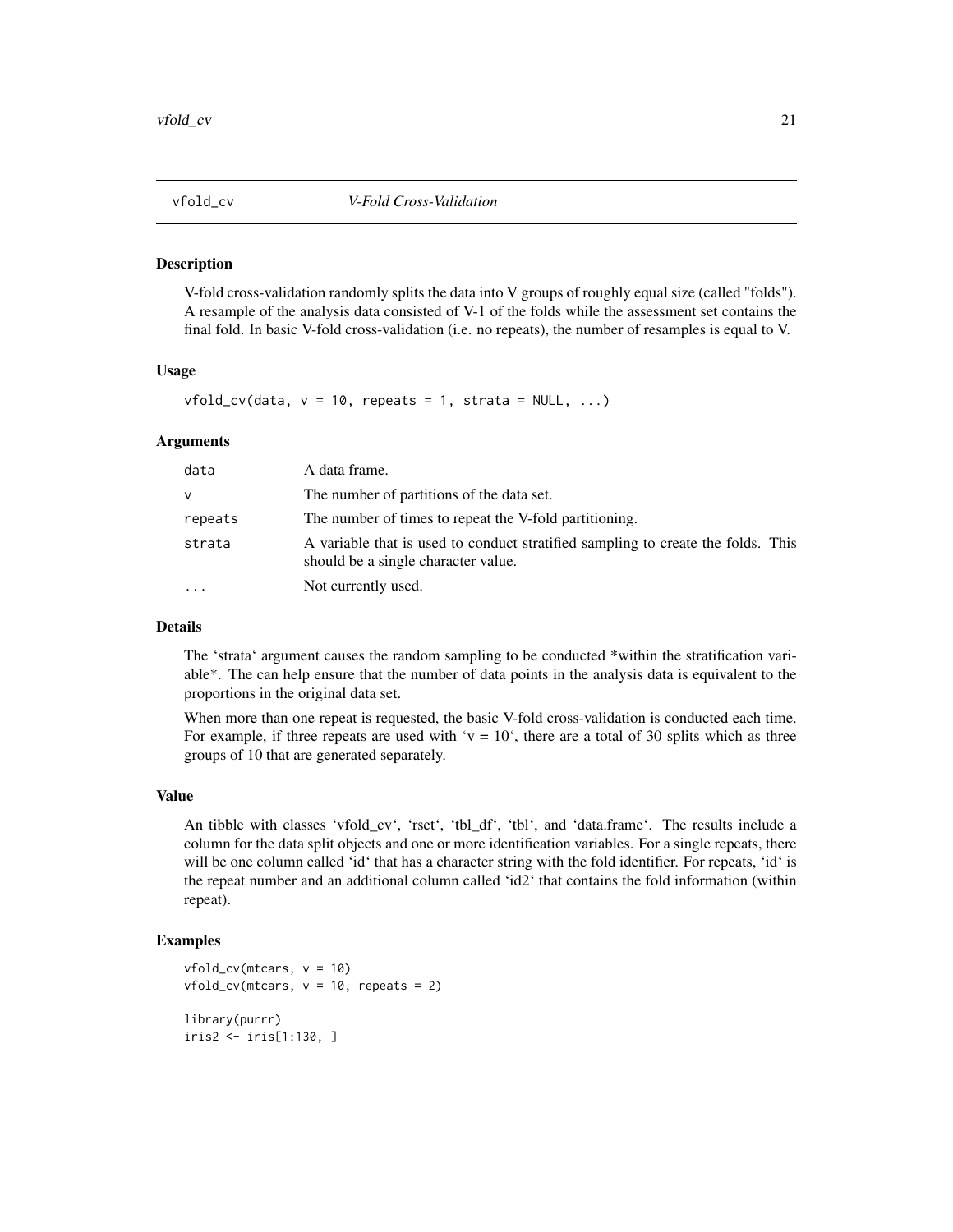```
set.seed(13)
folds1 <- vfold_cv(iris2, v = 5)map_dbl(folds1$splits,
       function(x) {
         dat <- as.data.frame(x)$Species
         mean(data == "virginica")})
set.seed(13)
folds2 <- vfold_cv(iris2, strata = "Species", v = 5)
map_dbl(folds2$splits,
        function(x) {
          dat <- as.data.frame(x)$Species
         mean(data == "virginica")})
```